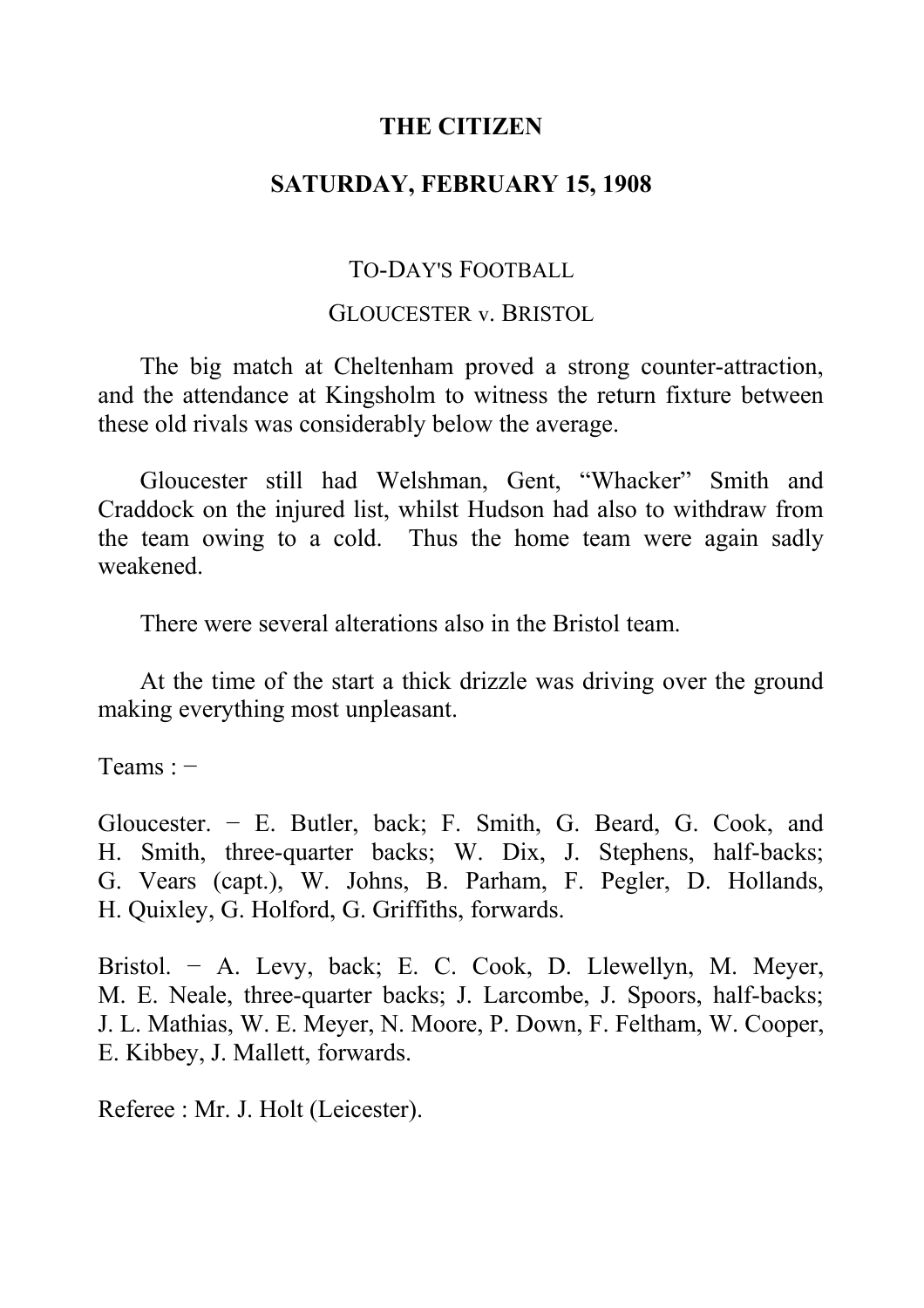#### THE GAME

Bristol arrived nearly half an hour late, and Vears started from the Dean's Walk end. The kick did not go far, and play opened at the centre. From the first scrum the ball came out to Neale, who shook himself clear from a tackler and kicked to touch. In the next scrum Bristol were penalised for feet up, but although the kick was not returned the Gloucester forwards lost the ball.

The game went up and down the ground as the result of some kicking exchanges and forward rushes. Butler was applauded for a good touch-finder and Mallett came through nicely for the visitors, but Butler saved well. A moment later Johns got away nicely from touch, and the ball was kicked out to F. Smith on the wing. He went over the line, but was obviously off-side, and was recalled.

From almost the next scrum Stephens received from Dix, and a beautiful bit of passing saw Cook give to F. Smith nicely. The wing man went as hard as he could, but Neale came across, and with Larcombe's help bundled the Gloucestrian into touch dangerously near the line. Bristol, aided by a free, eased the pressure.

About on the 25 line the home forwards heeled again, and Dix getting the ball away well, gave Cook a chance. The latter dodged Neale cleverly, but Beard failed to accept his pass. Gloucester, by the aid of a good kick by Cook, got well up, but a smart follow up by Cook (Bristol) saw Butler collared.

A loose forward rush succeeding a free to Gloucester saw Bristol right down in the Gloucester 25. Here Spoors cut through finely and threw out a wide pass in the vicinity of Neale, but Hubert Smith bustled him, and the ball went astray.

A very pretty bit of inter-passing by Stephens and Cook looked promising, but the whistle blew for forward when Cook had almost gone through.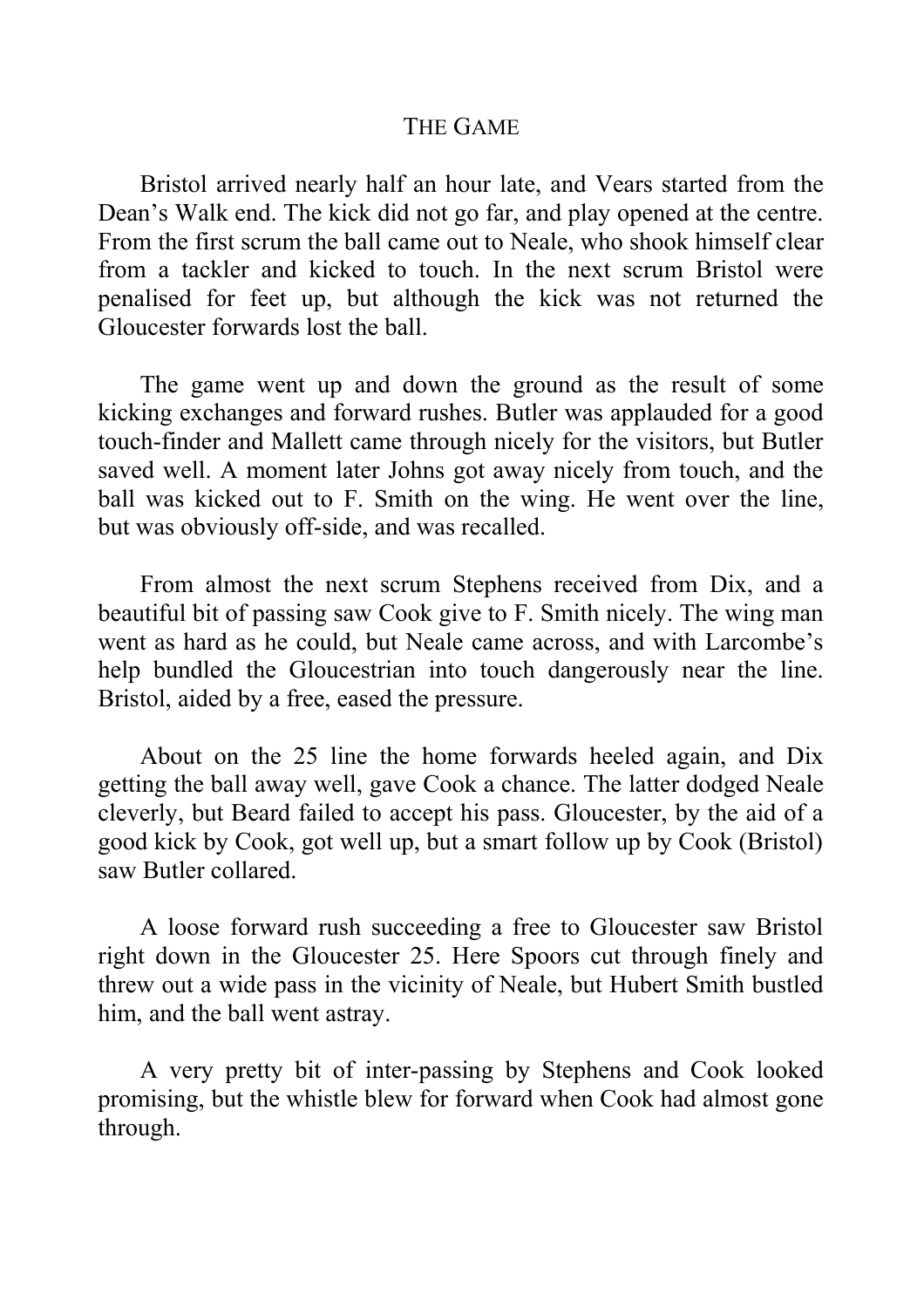Bristol worked back again, and for some time play ruled on the Gloucester 25. Larcombe was pulled up for a very palpable not-in-straight, but little ground was gained. A good rush with Johns in the van brought relief for Gloucester. Dix and Stephens again opened out, but before F. Smith could get really dangerous Neale brought him down with a lovely tackle.

Gloucester gradually worked up to the Bristol 25, where Llewellyn marked, but his confreres were off-side, and a scrum was called. From this came the first score. F. Smith received from Dix and Stephens and failing to clear Meyer kicked across the field and over the line. The Gloucester forwards raced up, and the ball first bouncing, Parham scored amidst considerable demonstration of enthusiasm by the small crowd. Cook failed to add the two points from the easy place.

Another round of passing left Beard in possession, but he could not get round, and centre play followed for a time. Hubert Smith and Cook were responsible for a fine movement, in which the latter fairly beat the opposition, but the referee called him back for a forward transfer.

Again Gloucester were nearly scorers, but Levy kicked dead in time. A loose rush by Bristol transferred the game from one 25 to the other. However, a kick and follow up by Cook and F. Smith took it right back again. Cook, from a mark, dropped for goal, but without success.

| <b>HALF-TIME SCORE:</b>                            |  |
|----------------------------------------------------|--|
|                                                    |  |
| Bristol $\dots\dots\dots\dots\dots\dots\dots\dots$ |  |

Hollands replied well to Mathias' kick-off, but Bristol rushed to the home 25. A good open movement took the ball to the other end again quickly, and Neale kicked over the line, the ball going dead. A good reply to the drop-out, however, put Bristol on good terms again, and Spoors looked likely to get through, but Butler collared him. Then the Gloucester forwards, headed by Johns, put in a telling rush, and Bristol were called upon to defend. Johns collared Levy in possession, and the ball came out to Hubert Smith, but he was thrown into touch.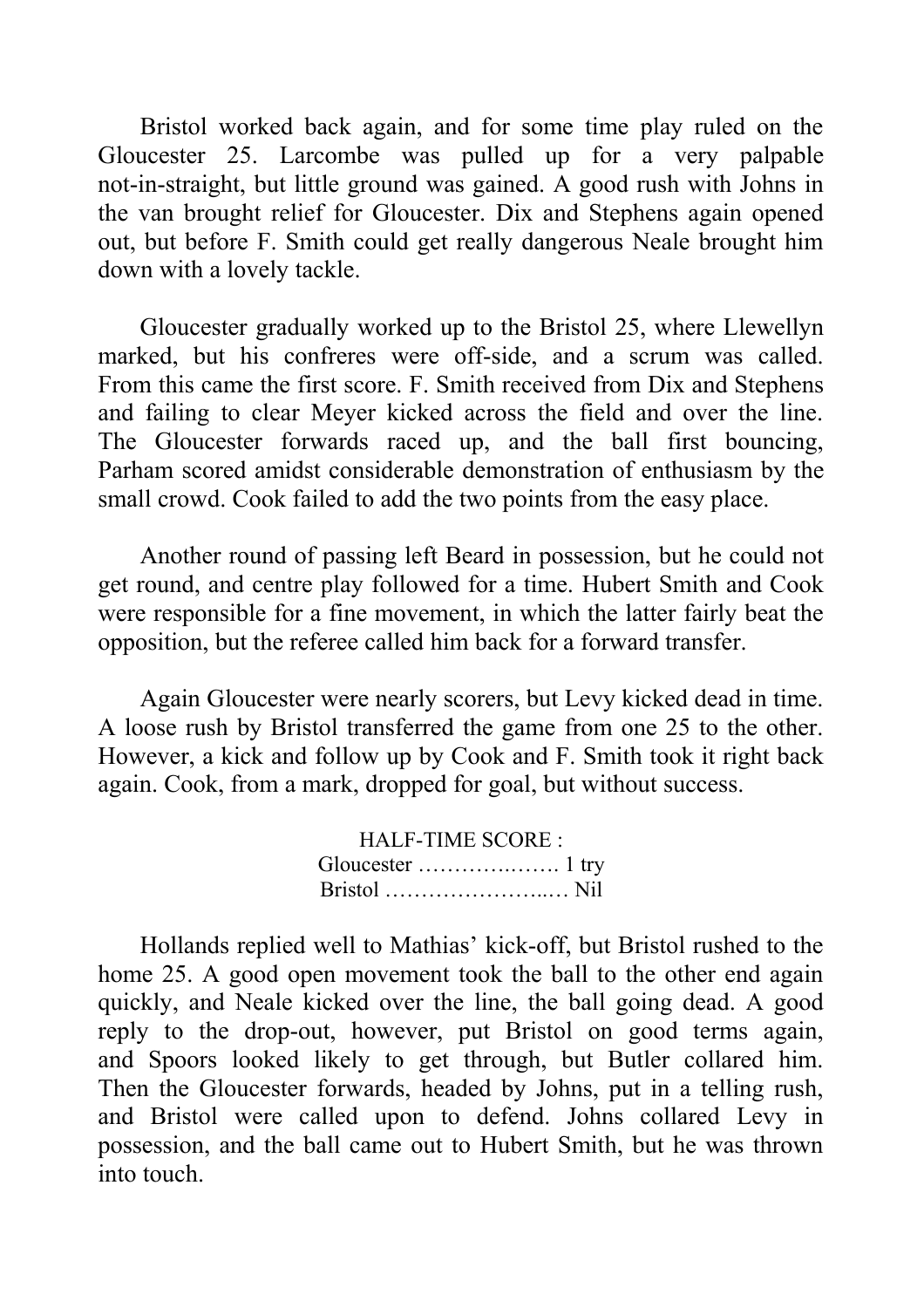A moment later, from a scrum at half-way, Spoors dodged through beautifully. He slipped Butler, and looked as if he could have gone in himself, but he passed, and the ball went astray, a touchdown resulting. After the drop-out Cook (Gloucester) put in a useful kick to touch at the centre where the game waged for a time. Hollands got away cleverly with the ball at his feet, and dribbling on at a fine pace beat Levy and scored a cleverly-earned individual try. No goal resulted.

Bristol paid a visit to the Gloucester end and Moore tried a shot for goal from a mark, but the kick fell short. Cook (Gloucester) distinguished himself in subsequent play. Gloucester gradually got down to the Bristol end again, but F. Smith, when trying to get through, was pushed into touch.

Mathias kicked down, and Cook, who received, went behind the line, and in trying to run round slipped and fell, a five yards' scrum being ordered. From this awkward position F. Smith brought relief with a timely kick. The game was keenly fought out to the end, but there was no more scoring.

> RESULT : Gloucester ……2 tries (6 points) Bristol …………………….. Nil

#### REMARKS

The game was of an interesting character throughout, there being plenty of incidents and some really good football. It is rather significant that both the Gloucester points were scored by forwards, for apart from two or three brilliant bursts by the home eight, the Bristolians, if anything, held a little advantage in this department on the day's play.

However, although overweighted the Gloucester front performed most admirably, and stuck it out right to the bitter end. Johns, Hollands, Vears, Pegler, and Holford were the more prominent, the two first-named particularly in the loose.